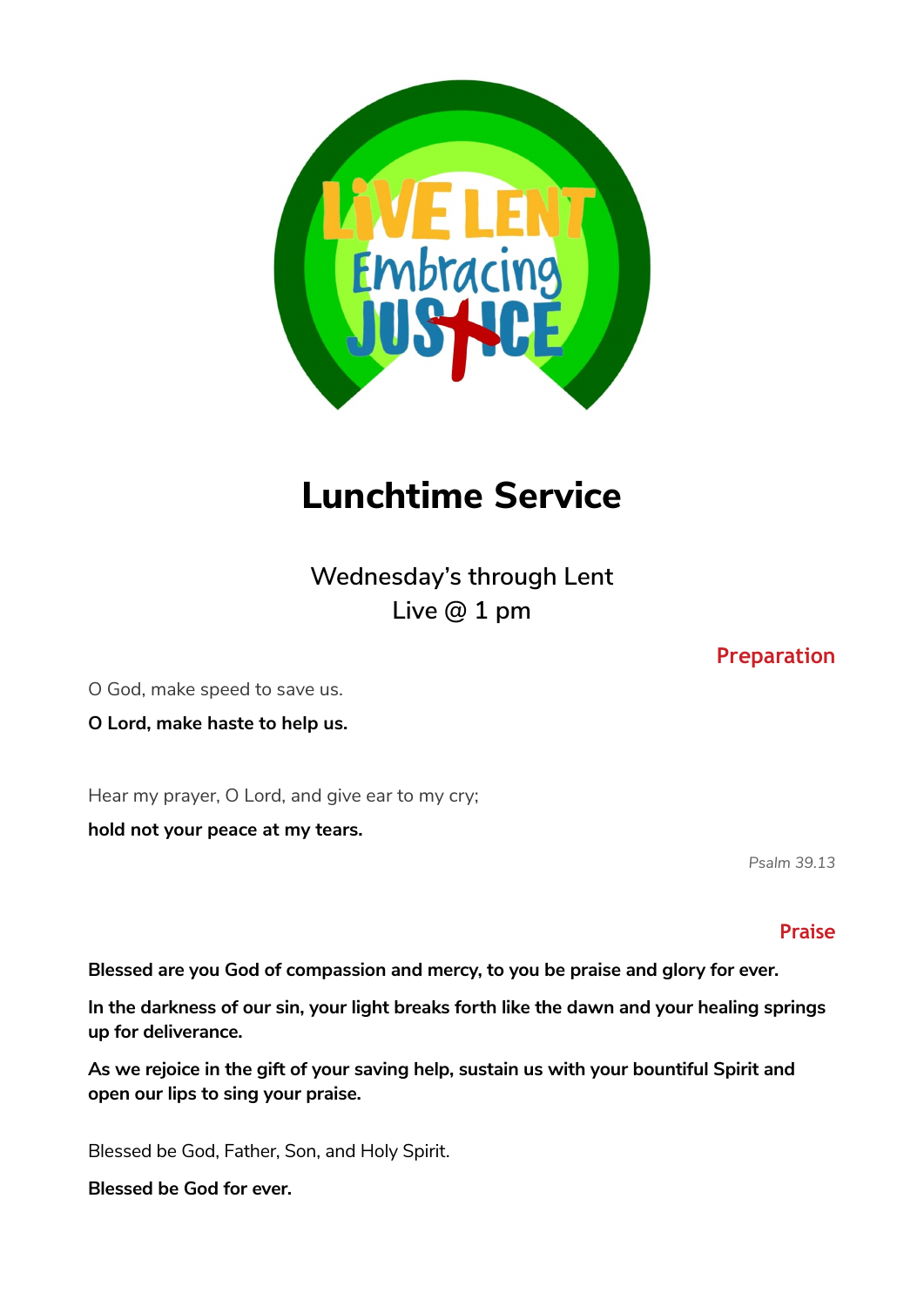#### **The Word of God: Psalm 51**

Have mercy on me, O God, according to your unfailing love; according to your great compassion blot out my transgressions.

**Wash away all my iniquity and cleanse me from my sin.** 

For I know my transgressions, and my sin is always before me.

**Cleanse me with hyssop, and I shall be clean; wash me, and I shall be whiter than snow.** 

Create in me a pure heart, O God, and renew a steadfast spirit within me.

**Do not cast me from your presence or take your Holy Spirit from me.** 

Restore to me the joy of your salvation and grant me a willing spirit, to sustain me.

**Then I will teach transgressors your ways, so that sinners will turn back to you.** 

Open my lips, Lord, and my mouth will declare your praise.

**You do not delight in sacrifice, or I would bring it; you do not take pleasure in burnt offerings.** 

My sacrifice, O God, is a broken spirit; a broken and contrite heart you, God, will not despise.

*Psalm 51.1-3,7,10-13,17* 

**Glory to the Father and to the Son and to the Holy Spirit; as it was in the beginning is now and shall be forever. Amen.** 

**A Short Reading** 

**New Reading each week …** 

#### **A Moments Thought**

#### **Prayers**

These may include prayers for the local church, community, those suffering in mind/body/ spirit, the pandemic, those enduring hardship or grief.

Response: Lord of compassion **in your mercy hear us.**